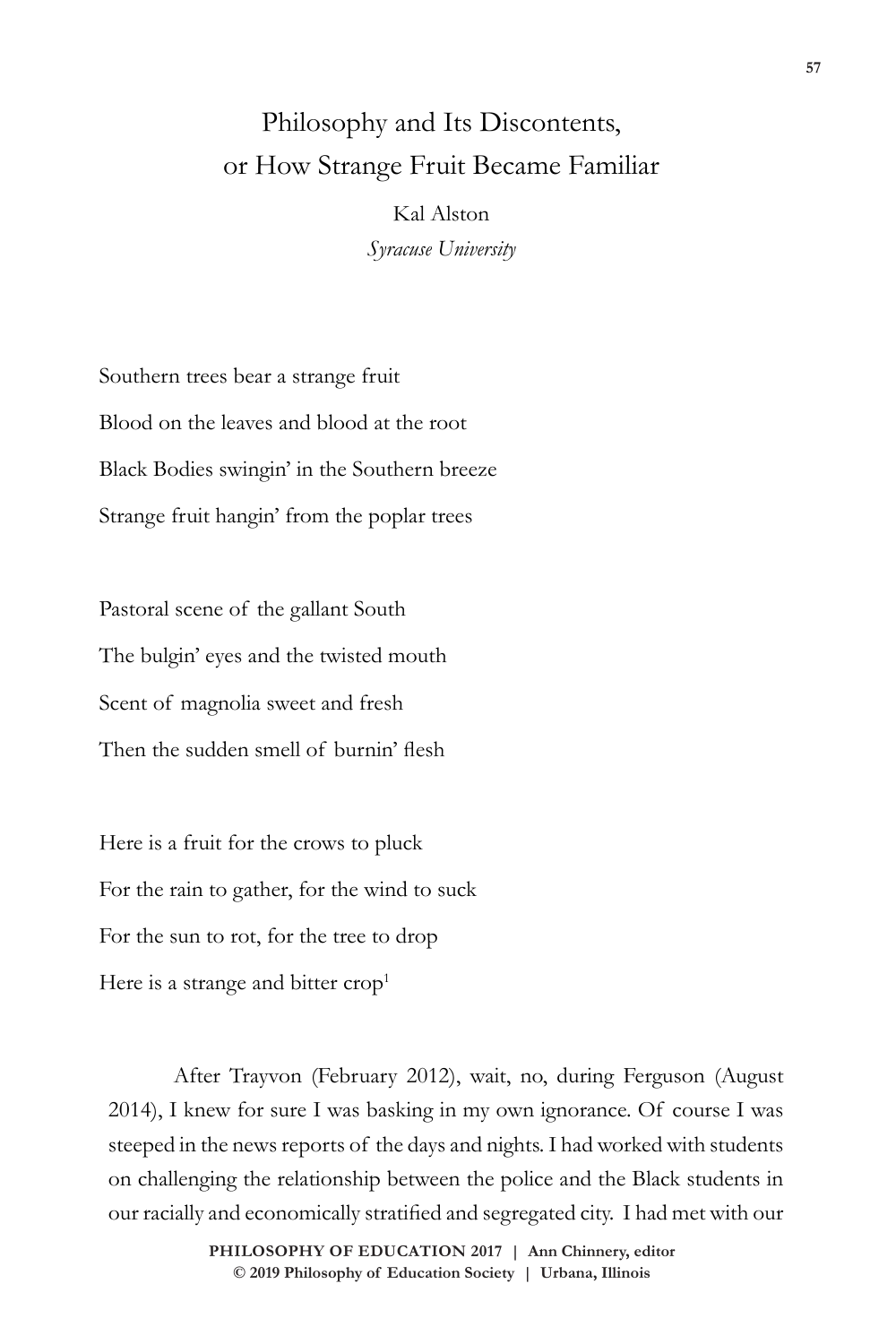Black police chief, and made employment and training decisions about how to "cure" our gun-carrying campus "peace" officers of the resentment caused when the higher ups demanded that they stop racial profiling and doing the shit that they had normalized throughout their careers in other jurisdictions.

I tried, and spectacularly failed, to get my new bosses and old colleagues to understand that students coming back to campus after the summer of 2014 would be in no mood for being stopped for driving, walking, or living while Black. They come from everywhere those students – tough neighborhoods in the Bronx, or tony suburbs outside of D.C. or anywhere they can come from. Everywhere that summer, their parents, their friends, their extended family – in church, at home, in the barbershop – were talking about the deaths of Eric Garner and Michael Brown. I knew for sure that those students would need a sign that our campus was not swimming in white ignorance. instead, all the signs pointed in the wrong directions.

Then, all of a sudden, Tamir (November 2014), and I wasn't just sad or upset or even outraged. I was conscious of being *enraged*. And that's how I knew for once and for all that I would neither understand nor quench that rage before I was consumed if I did not confront my own ignorance and figure out where the "knowing" I had relied on had let me down.

I want to thank Georgia Warnke for her elegant and deep essay. I resonate with the framing she brings to the challenge of enlarging historical understanding in a context of willed ignorance of the past, present, and likely future. She draws some terrific examples of the erasures that live in the disputes of historians in the U.S. and in Europe in the face of histories and responsibilities that are somehow too painful to be enshrined in reality – and ought to be a gift of "positive" self-regard. She ends the first section of her essay by setting up an alternative route through history – an alternative both to taking refuge in "exceptionalist historical memory" and to demanding residency in Mills's "realist" framework. She turns our attention to both truth and method.

As someone who has constructed a philosophic identity around being a hermeneutic, I could feel myself being seduced by the familiar. But I am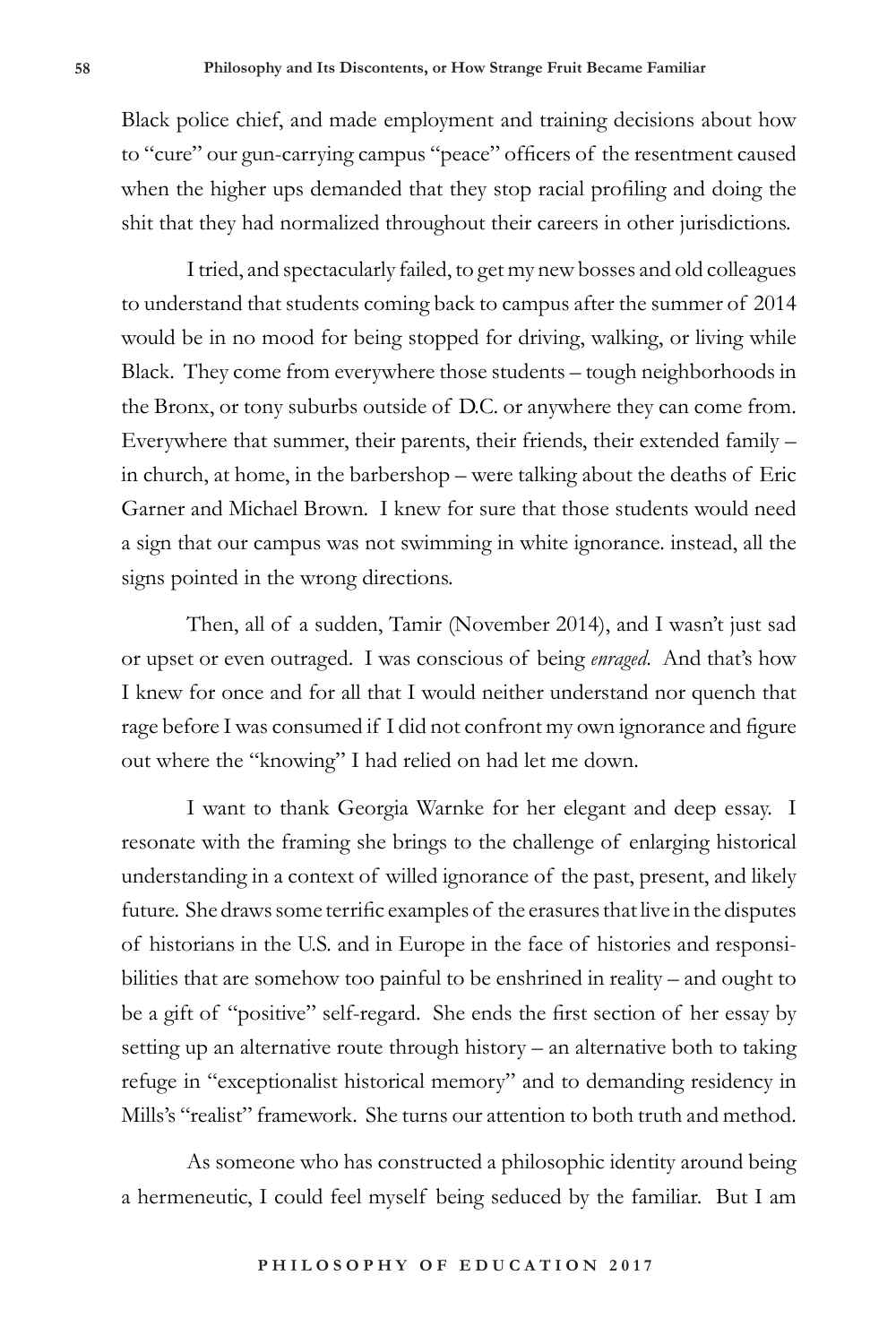not the same as I was even five years ago.

Every thing must change/Nothing stays the same/Everyone will change/No one, no one stays the same/The young become the old/And mysteries do unfold/For that's the way of time/No one, and nothing goes unchanged/There are not many things in life one can be sure of/Except rain comes from the clouds/Sun lights up the sky/Hummingbirds fly/ Winter turns to spring/A wounded heart will heal/Oh, but never much too soon<sup>2</sup>

I was brought up to have faith in that change. Baldwin, while maintaining a belief in American progress, seems in various writings to have scant faith in the majority of adults – who have bathed in the polluted waters of American history. That history has distorted the world and the worldview of most Whites and many Negroes. It has created and sustained a theology of White supremacy, based on fear and self-loathing in Whites and an inverted perspective in the Negro that keeps him from being free. Baldwin sees the light of possibility in the students he meets (and in the adults who live up to their aspirations, often at great cost to them and their families). This spirit of perverse optimism was part of my parents' generation. They were in their 30s in the early to mid-1960s and were active in pursuing change on behalf of their young children and the broader society. They did not teach us that our lives were the result of a criminal conspiracy to destroy us but that a constant and unrelenting press to change the world was underway and we were both participants and beneficiaries. They had every reason to know every nasty outcome of U.S. history. They each grew up in segregation and, if not in bone-grinding poverty, in homes in which making do and making more out of less was standard. They knew the pre-integration military and schooling. Neither of them were the first child in their families to go to college, but they were each the first to attend predominately white graduate schools in the North. There they met – down Eighth Avenue from Baldwin's Harlem. When they became parents, first in Greensboro, North Carolina – where they knew firsthand the consequences of questioning (and seeking to change) the "natural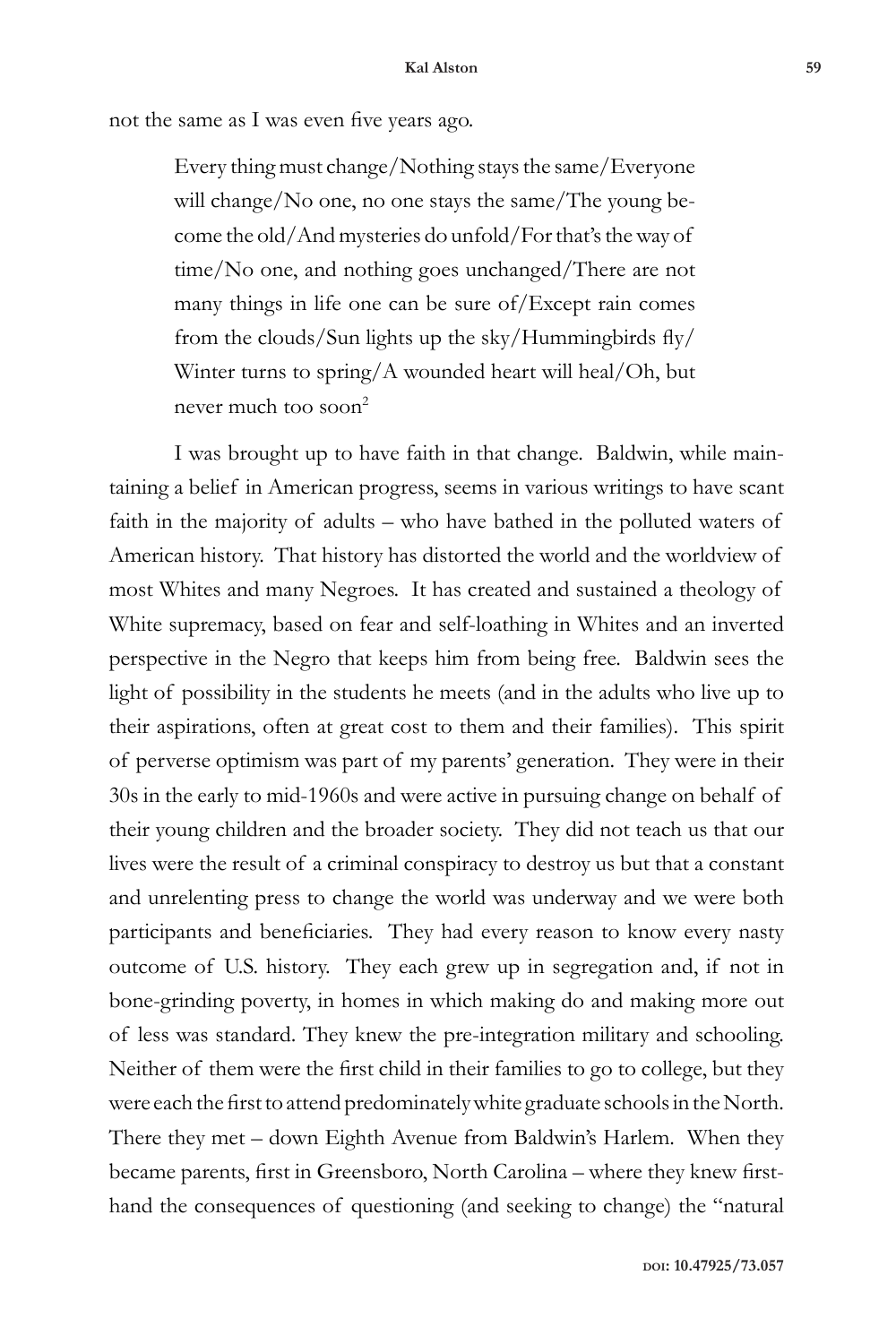order" – then in Pennsylvania – where the narrative was markedly different, but their role as the first Negro neighbors was no less revolutionary (though quite glossed with the politics of respectability) – they might well have been following the Baldwin primer.

The society into which American Negro children are born has always presented a particular challenge to Negro parents. This society makes it necessary that they establish in the child a force that will cause him to know that the world's definition of his place and the means used by the world to make this definition binding are not, for a moment to be respected …. Now this is a cruel challenge, for the force of the world is immense. That is why the vow *My children won't come like I came* is nothing less than a declaration of war, a declaration that has led to innumerable casualties.3

We were taught not to believe in any way that we were any approximation of the N-word. That invective was a symptom of mental problems in the speaker, a vocalization of that person's inversion of feelings of inferiority. My brother and I believed firmly that our parents lived in that past, were prevented by that past from knowing the world we inhabited in the '70s and '80s – although, of course, knowing the history we had been taught [*not* in school by the way] we perfectly understood them and their limitations. They relied on white kinship and allyship through the marches and the churches and the teacher's unions and the ecumenical Seders, but they were not nearly as ignorant as they made out to be – out of nothing more than faith and profound love.

I believe that negative experiences can cause us to think, to revise our understandings. But if I have ever been tempted to rely on fallibilism and openness to change, I am living in more fear now that philosophy cannot save me or rehabilitate me [or you] any more than an openness to history can. If I cannot, conscious, save myself through my best tools, how can I wait patiently for the surprise of experience to break through your privilege? Can I rest on the belief that openness for you has the same stakes for you as for me? It does not seem to me that the inevitable outcome of understanding the finitude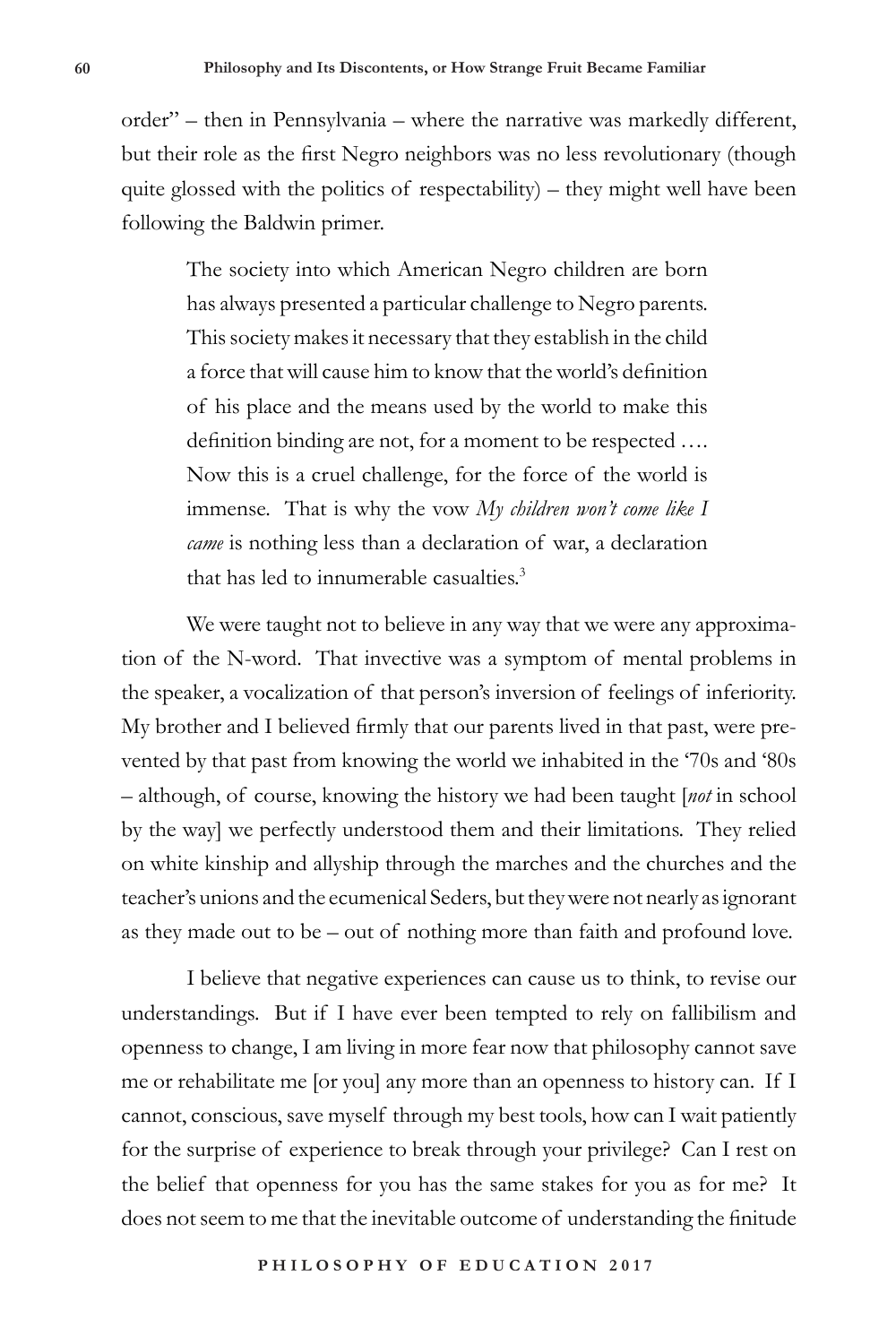of our understanding necessarily leads out of the comforts of narratives of exceptionalism or moral displacement. And the consequences for different forms of ignorance are making my veins pulse.

Frederick Douglass [that same man who has "done an amazing job and is getting recognized more and more"4 ] in his famous 1852 Fourth of July Address, after praising the works of the Fathers of the American Revolution, takes a sharp turn in his analysis of history.

My subject, then, fellow citizens is American slavery …. America is false to the past, false to the present, and solemnly binds herself to be false to the future …. But I fancy I hear some one of my audience say …. "Would you argue more, and denounce less; would you persuade more, and rebuke less; your cause would be much more likely to succeed." But I submit, where all is plain, there is nothing to be argued …. [Should I argue] that the slave is a man? Would you have me argue that man is entitled to liberty? Must I argue the wrongfulness of slavery? To do so, would be to make myself ridiculous and to offer an insult to your understanding …. What, then, remains to be argued? …. For it is not light that is needed but fire; it is not the gentle shower, but thunder. We need the storm, the whirlwind, and the earthquake.<sup>5</sup>

Douglass looses that rhetoric of fire and thunder to expose the inconsistencies and hypocrisies in the celebration of the quest for freedom and equality, memorialized in the Declaration of Independence and in the opening of the Constitution at the same time as the Fugitive Slave Act obliterated even the geographic markers of slave and non-slave states. He incants against the hypocrisy of the Christian churches and that of a government that denounces abuses only in other countries. He understood that ignorance is not exploded simply by argument but by cataclysm.

Reparations that are monetary and encased in a belief that what is done is done cannot be reparative. In 1988 the Senate voted to compensate and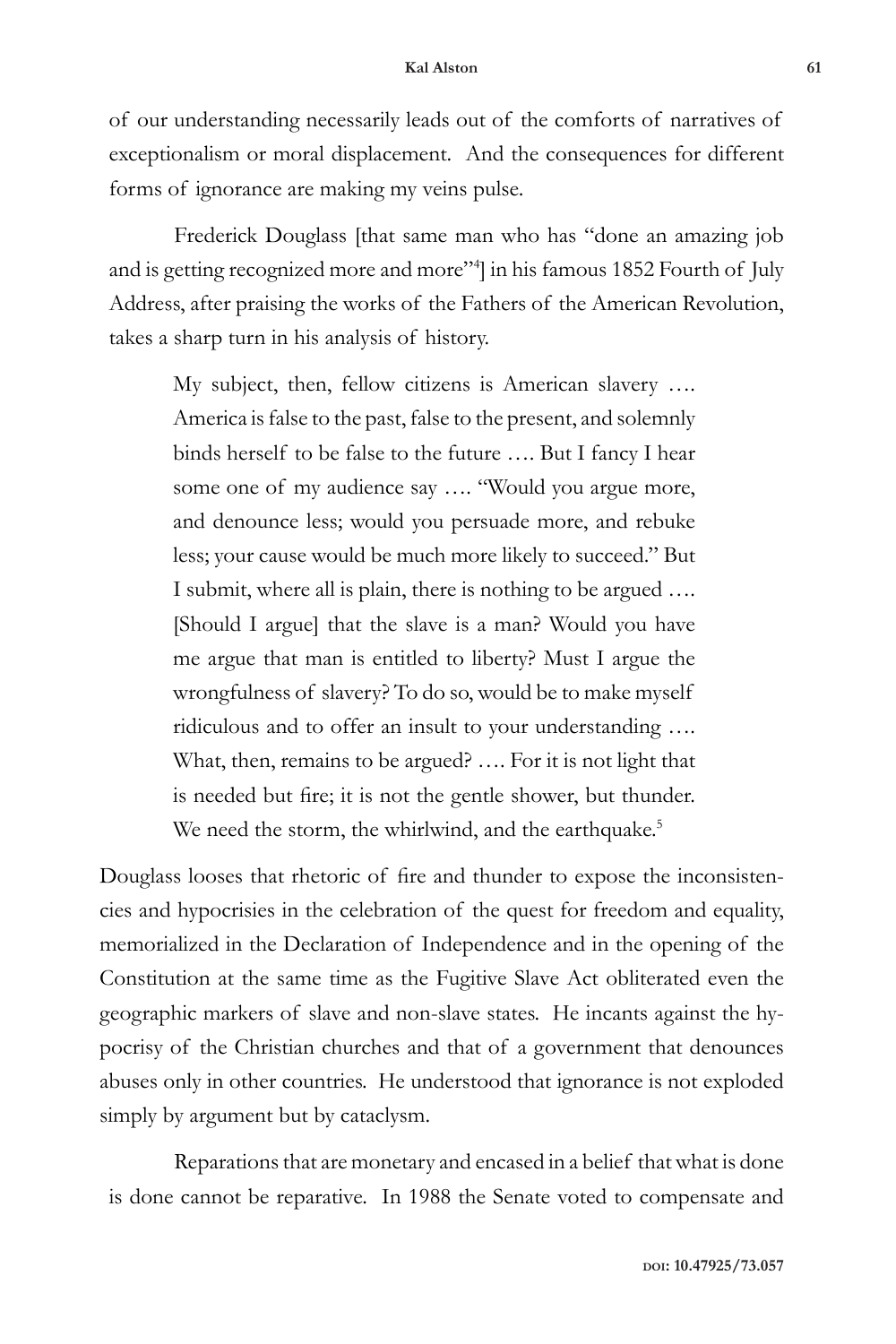apologize to Japanese Americans sent to internment camps. Senator Simpson (R-WY) who voted for the measure noted that while the apology was overdue, payment "takes away some of the sincerity," while Jesse Helms (R-NC) sought to couple payment to internees to payment to survivors of servicemen killed in the attack on Pearl Harbor.6 As repugnant as segregationist Helms might be, he is a moral reminder that the "slip and fall" experience posed by Warnke can be a catalyst for new misapprehensions – of the causes and consequences of our errors. I can, even in the moment when my smooth path throws me for a loop, elude confrontation with my own experience, and even more so that of the "other" whose experience continues to be strange and estranged. We must recognize that the past is not purchased, when we find new "aliens" at every imagined border since January 2017.

When a woman you work with calls you by the name of another woman you work with, it is too much of a cliché not to laugh out loud with the friend beside you who says, oh no she didn't. Still, in the end, so what, who cares? She had a fifty-fifty chance of getting it right.

Yes, and in your mail the apology note appears referring to "our mistake." Apparently your own invisibility is the real problem causing her confusion. This is how the apparatus she propels you into begins to multiply its meaning.

What did you say?*<sup>7</sup>*

In the new Raoul Peck documentary, "I Am Not Your Negro," James Baldwin is offering a perspective from after the assassinations of his three friends, Medgar Evers (1963), Malcolm X (1965), and Martin Luther King, Jr. (1968). In one segment that is interspersed throughout the film, Dick Cavett asks him about where we are in resolving "The Negro Problem." Baldwin is clear that America does not have a "Negro" problem but an "American" problem. The conditions under which Black Americans live, on his account, should be taken as a signal case in unraveling the disconnection of American history from self-deception and immolation. Any concessions to delicacy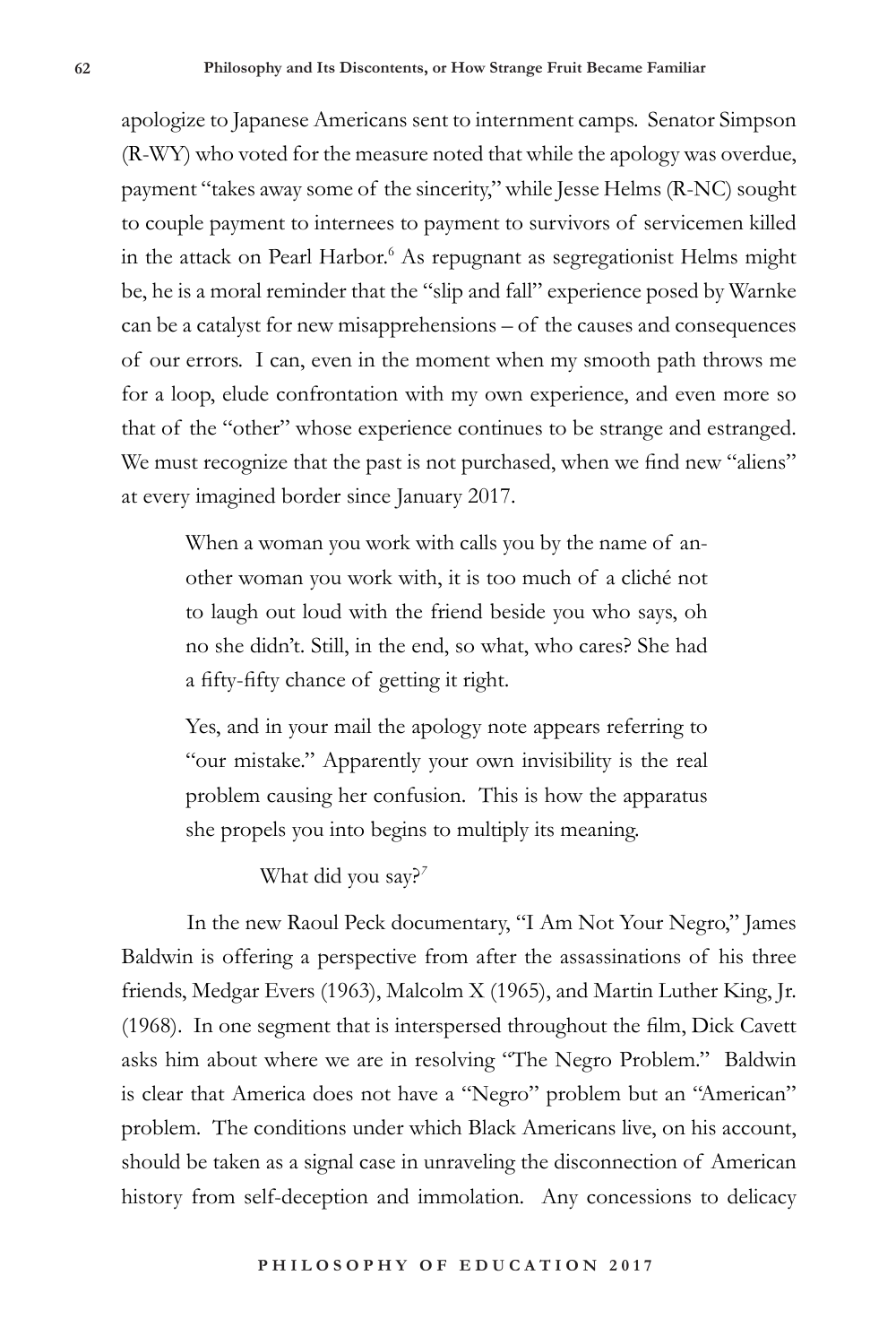lead to the danger of satisfaction with the creeping progress that itself adds pretty layers of icing onto crap cake. The consequences of White supremacy are soul destroying for every person who finds comfort in the simulacrum of #AllLivesMatter. What happens to the person who wears slaveship/middle passage as a graphic on a cute mini or conflates lives sold into slavery in the Americas as "other immigrants who came here in the bottom of slave ships, worked even longer, even harder for less. But they too had a dream that one day their sons, daughters, grandsons, granddaughters, great-grandsons, great-granddaughters, might pursue prosperity and happiness in this land."8 What kind of ignorance kills? Reinterpreting our understandings is necessary but not sufficient. Arguments against those misunderstandings are not enough. The possible results of the shock of the metaphorical falling are not enough to guarantee engaged struggle that might encourage those who suffer those insufficiencies through Body, Bone, and Blood. The changes sought in our moral and historical compositions are worth seeking and struggling with, even when we do not advance as fast or as far as we have worked to achieve. There is danger in the seeking but ever more danger in the stopping.

Don't touch my hair/when it's the feelings I wear/don't touch my soul/When it's the rhythm I know/Don't touch my crown/They say the vision I've found/Don't touch what's there/When it's the feelings I wear/ They don't understand/ What it means to me/where we chose to go/Where we've been to know<sup>9</sup>

<sup>1</sup> Written as a poem by teacher Abel Meeropol (White, Jew, Communist, adoptive father of the sons of Ethel and Julius Rosenberg) in 1937. First recorded by Billie Holiday on Vocation Records in 1939.

<sup>2 &</sup>quot;Everything Must Change," written by Bernard Ighner and released by Quincy Jones in 1974.

<sup>3</sup> James Baldwin, "They Can't Turn Back," in *Baldwin: Collected Essays*, edited by Toni Morrison. (NY: Literary Classics, Penguin Putnam, 1998) 622-37.